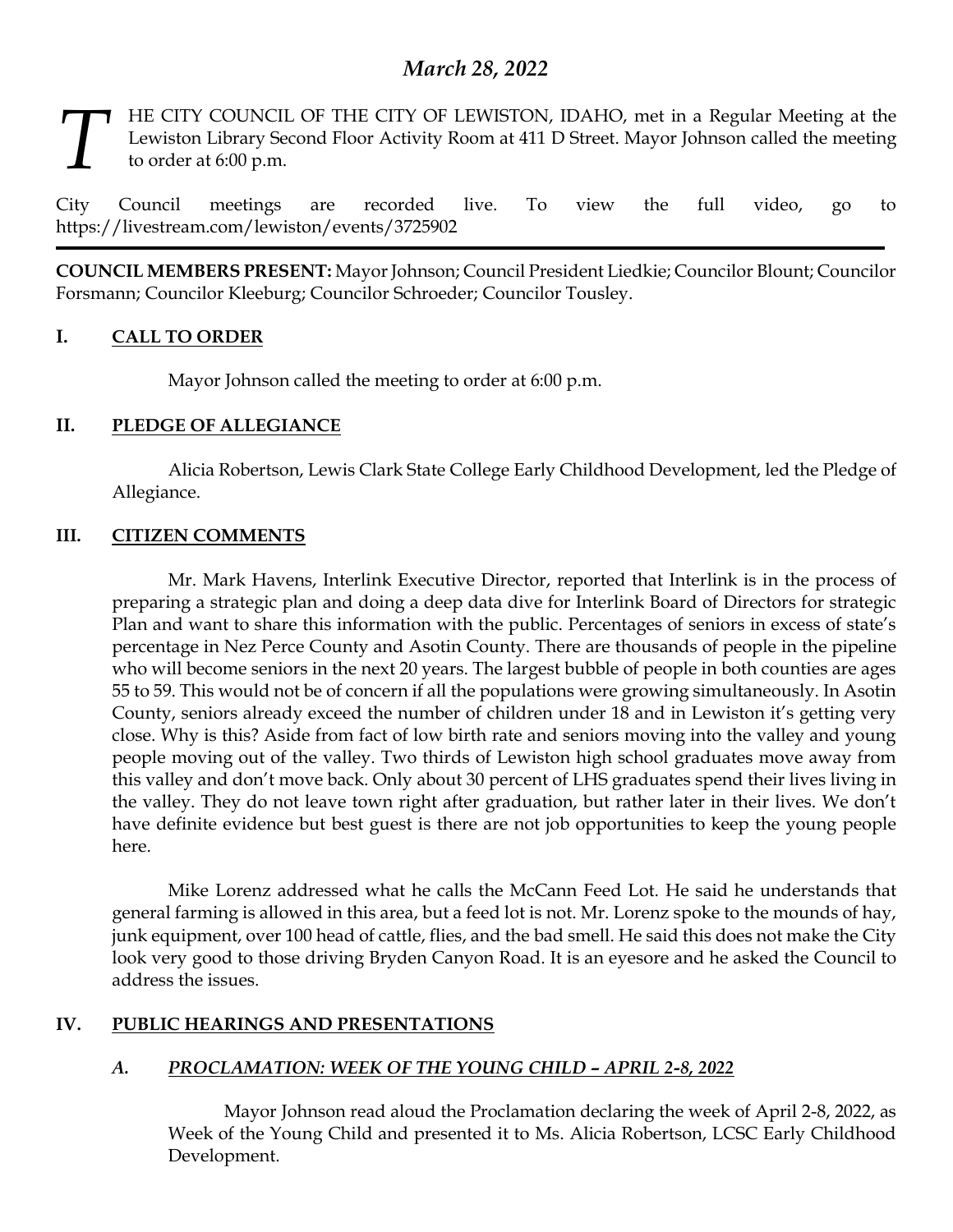*B. PUBLIC HEARING: ZONING CODE AMENDMENT ZA-01-22*: *Accepting testimony on a proposal to amend Lewiston City Code Section 37-93.6(a)(9) regarding required traffic impact analysis in the Bryden Avenue Special Planning Area A to remove the reference to City Manager; amending Section 37-93.8(a)(5) by removing the reference to City Manager and providing that the Public Works Director may determine that the requirement for planter strips is unfeasible due to existing conditions*  (Hollingshead)

Stating that this was the time and place advertised for the Public Hearing regarding ZA-01-22, Mayor Johnson opened the hearing and asked that a staff report be provided.

Assistant Planner Hollingshead explained that the change in the City's form of government has resulted in the need to amend sections of Code that referenced the City Manager. This amendment addresses these references in the Bryden Avenue Special Planning Area "A" section of the zoning code, specifically those regarding development standards as they relate to traffic generation and planter strips.

Mayor Johnson asked for testimony either in favor of or in opposition of the zoning code amendment. There being none, he declared the hearing closed.

*C. PUBLIC HEARING: PUD22-000001*: *Accepting testimony on a request to rezone 1.19 acres of land located at 2435 Vineyard Avenue from Medium Density Residential (R-3) Zone to the Planned Unit Development (PUD) Zone* (Hollingshead)

Mayor Johnson noted that this evening was the time and place advertised for the public hearing regarding PUD22-000001. He opened the hearing and requested a staff report.

It was reported by Assistant Planner Hollingshead that the proposed property is 1.19 acres of R-3, Medium Density Residential, zoned land. It is located directly east of the existing Valley Medical Center complex and south of the Guardian Angel Homes assisted living complex. Naadi Healthcare LLC proposes a medical clinic at the subject property. The Comprehensive Plan specifically calls out this area to be developed to provide additional medical services and that the use of the PUD process should be utilized to accomplish that.

Continuing, Ms. Hollingshead said that the Naadi PUD is different from most PUD's as it is one single lot that will be developed with one single use building. A PUD normally requires a five-acre minimum, but the presence of the Park Central, now Valley Medical PUD across the street from the subject property allows for the property to be zoned PUD.

Lewiston suffers from a shortage of medical clinics and providers available to its population. Naadi Healthcare LLC will help to fill part of this need and the subject property is located conveniently close to other medical practitioners, as well as three care facilities. The subject property is also located on a City bus route six days per week.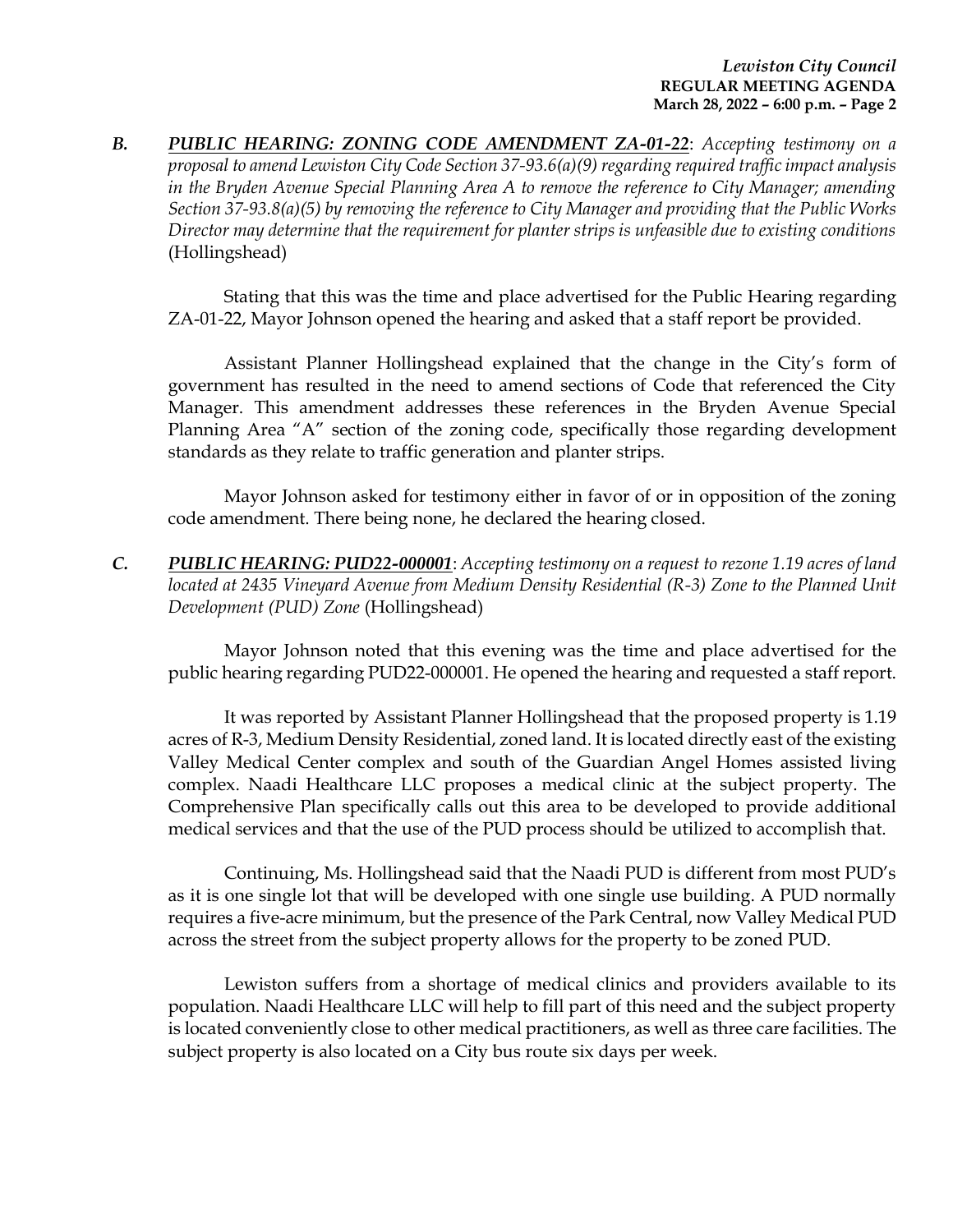Councilor Forsmann asked if this will be a general practice facility. Mr. Devan Roy, Naadi Healthcare representative, explained that it will be used for a number of outpatient, low cost, high quality, procedures and surgeries that are not currently available in Lewiston. He said he is excited for this opportunity and believes the facility will serve the entire community and the greater communities very well.

Testimony, both in favor and against, was requested by Mayor Johnson. None was provided and the hearing was closed.

### **V. CONSENT AGENDA**

Mayor Johnson explained that all items on the Consent Agenda are considered routine by the Council and will be enacted by one motion. There will be no separate discussion on these issues unless a Councilor so requests, in which case the item will be removed from the Consent Agenda and considered on the Active Agenda under "Items Moved from the Consent Agenda".

Council President Liedkie and Councilor Schroeder moved and seconded, respectively, adoption of the Consent Agenda. *ROLL CALL VOTE: VOTING AYE: Liedke; Blount; Forsmann; Kleeburg; Schroeder; Tousley. VOTING NAY: None.* 

- *A. LEWISTON CITY COUNCIL MEETING MINUTES: 03/07/22 Work Session; 03/09/22 Chapter 2 Subcommittee; 03/14/22 Regular*
- *B. ADVISORY BOARD AND COMMISSION MEETING MINUTES*: *02/16/22 Library Board; 02/16/22 Parks and Recreation Advisory Commission; 02/23/22 Planning & Zoning Commission*
- *C. VOUCHER'S PAYABLE: Considering approval of the Vouchers Payable dated 03/04/22 through 03/17/22 - \$2,066,528.66*

# **VI. ACTIVE AGENDA**

*A. RESOLUTION 2022-13*: *Considering the destruction of certain Human Resources Department records*

A motion and second were offered by Council President Liedkie and Councilor Forsmann, respectively, to approve Resolution 2022-13. *ROLL CALL VOTE: VOTING AYE: Liedkie; Blount; Forsmann; Kleeburg; Schroeder; Tousley. VOTING NAY: None.* 

*B. IRREVOCABLE CONSENT TO ANNEXATION AGREEMENT*: *Considering an agreement between the City and Chad Walton for property located at 3991 Lapwai Road* 

Public Works Director Johnson explained that this request is from the property owner of 3991 Lapwai Road, which is located outside of the current City limits. The property owner wishes to receive city wastewater services and as part of the requirement in receiving said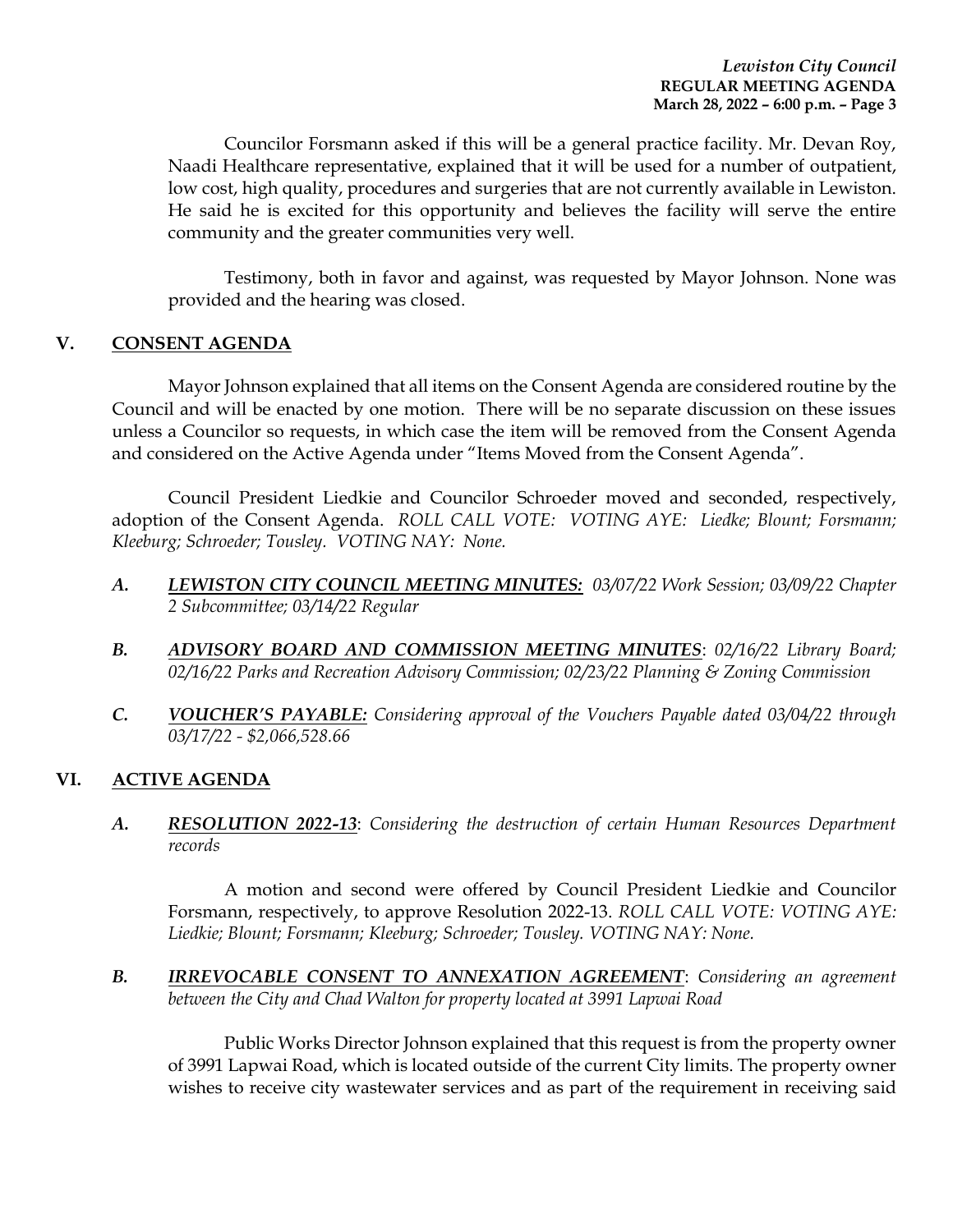services, is required to consent to annexation. Timing of the annexation shall be either the date the property becomes contiguous to the City limits, whether by itself or in combination with other properties, or at the City's discretion.

Council President Liedkie moved to approve the Irrevocable Consent to Annexation Agreement between the City and Chad Walton. Councilor Tousley provided a second. *ROLL CALL VOTE: VOTING AYE: Liedkie; Blount; Forsmann; Kleeburg; Schroeder; Tousley. VOTING NAY: None.*

### *C. STORMWATER CAPITAL MASTER PLAN & UTILITY AGREEMENT – CHANGE ORDER #3*: *Considering Change Order #3 to the Stormwater Capital Master Plan & Utility Agreement between the City and Aspect Consulting*

Public Works Director Johnson indicated that in 2017, Aspect Consulting was selected to complete a stormwater capital master plan and documentation upon which a future stormwater utility would be solidly founded. On December 11, 2017, the City Council approved Phase I and II of the Stormwater Master Plan with Aspect for \$127,416 to fund Phase I. It was agreed that payment for Phase II work would be authorized in a supplement. Consequently, Change Order #1 was approved in 2018 for \$53,485.

Continuing, Mr. Johnson reported that Change Order #2 was approved by the former Public Works Director for \$17,781, as it was 10 percent or less of the original contract and therefore authorized under the Purchasing Policy. This was for additional planning services not previously included in the original scope of work.

The proposed Change Order before the Council would be the third amendment to the contract. Since Change Order #2 was executed, Aspect incurred extra work related to developing Phase II tasks and providing support as the City worked on potential stormwater utility service areas, billing policies, and a preliminary customer database. A draft Change Order #3 was submitted to the City in the Spring of 2020, but was put on hold due to the Coronavirus Pandemic. The proposed Change Order reinitiates the project by addressing the extra services incurred for Phase II tasks and for preparation for and holding a stormwater presentation with City Council at its April 18, 2022, Special Work Session.

Councilor Blount said he would like to see this contract closed. Mr. Johnson agreed, stating the intent is to have a presentation for the Council and close out the contract.

Councilor Kleeburg noted that one of his passions has been to improve the stormwater delivery system throughout the City. He believes it would not be wise to cut it off after four years of work. He expressed support for the presentation from Aspect.

Council President Liedkie asked if there will be updates to the plan as it was created in 2018. Public Works Director Johnson reported that it would be advisable to look at the numbers before moving further ahead with the project. Ms. Liedkie stated she would like a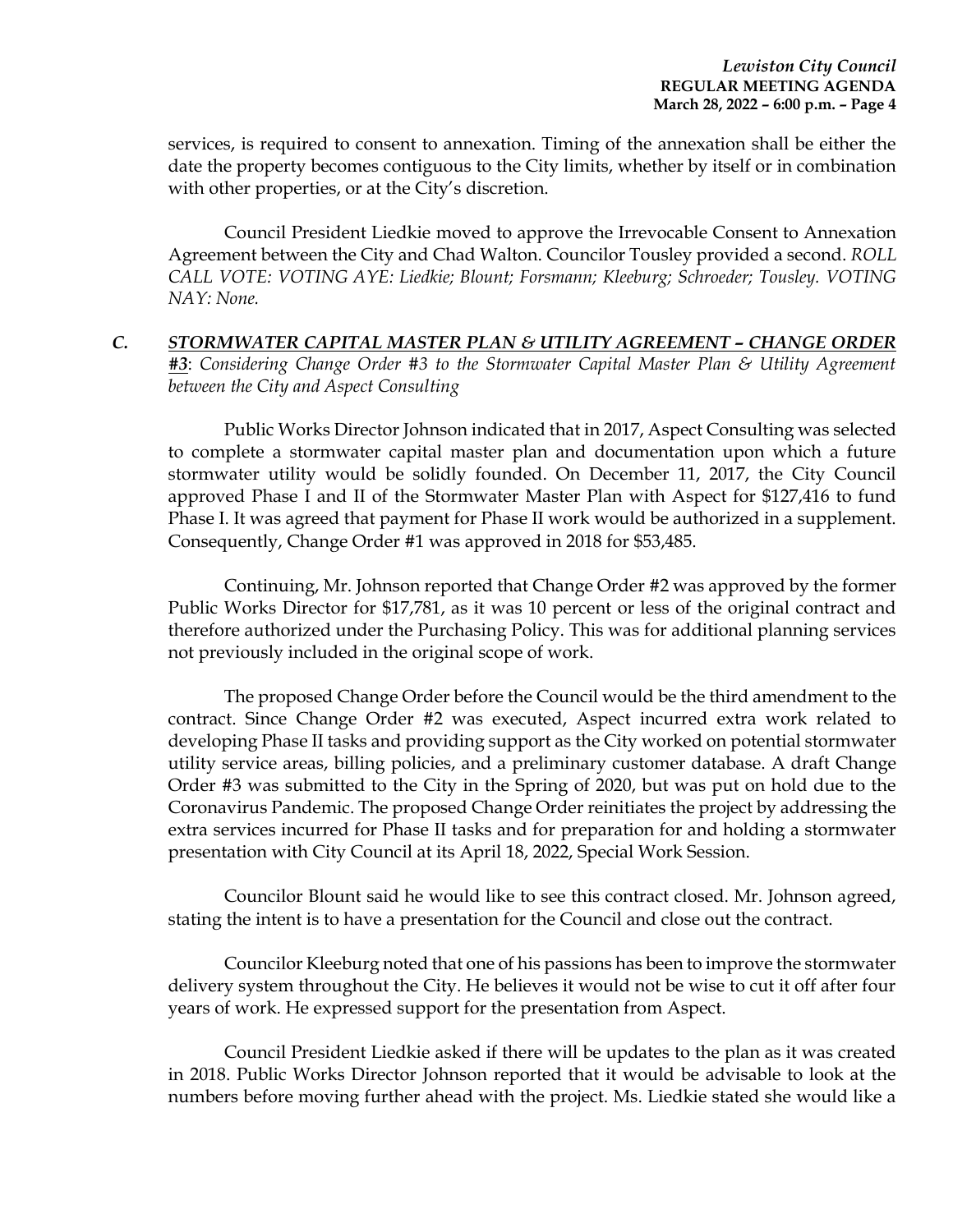presentation from Aspect, as well as an explanation as to where LOID fits in. Mr. Johnson stated that between the multiple agencies that operate within the City, each component plays a different role when it comes to stormwater and it gets complicated.

Councilor Blount questioned what the \$200,000 payment was for. Mr. Johnson explained that it was the contract to compile the reports. This was completed in 2019, but it was shelved when COVID-19 hit. He noted that the remaining expenditure this evening is for a final presentation from Aspect to the City Council.

Councilor Tousley moved and Councilor Forsmann seconded approval of Change Order #3 to the Stormwater Capital Master Plan & Utility Agreement between the City of Lewiston and Aspect Consulting. *ROLL CALL VOTE: VOTING AYE: Liedkie; Forsmann; Kleeburg; Schroeder; Tousley. VOTING NAY: Blount.*

# *D. ORDINANCES*

# *1. FIRST READINGS*

*a. Ordinance 4843*: *Amending City Code Section 37-93.6(a)(9) by removing the reference to City Manager and Section 37-93.8(a)(5) by removing the reference to City Manager and providing that the Public Works Director may determine that the requirement for planter strips is unfeasible due to existing conditions* 

Councilor Schroeder moved to approve the first reading of Ordinance 4843 by title only. The motion was seconded by Councilor Forsmann.

Councilor Kleeburg stressed that when trying to improve the image of Lewiston, planter strips are something that need to be seriously considered.

ORDINANCE 4843: "AN ORDINANCE OF THE CITY OF LEWISTON AMENDING SECTION 37-93-6(a)(9) OF THE LEWISTON CITY CODE BY REMOVING THE REFERENCE TO CITY MANAGER, AMENDING SECTION 37-93.8(a)(5) BY REMOVING THE REFERENCE TO CITY MANAGER AND PROVIDING THAT THE PUBLIC WORKS DIRECTOR MAY DETERMINE THAT THE REQUIREMENT FOR PLANTER STRIPS IS UNFEASIBLE DUE TO EXISTING CONDITIONS; AND PROVIDING AN EFFECTIVE DATE"

*b. Ordinance 4844*: *Implementing the Council's decision in PUD22-000001, rezoning certain real property from the Medium Density Residential (R-3) Zone to the Planned Unit Development (PUD) Zone*

A motion was offered by Councilor Schroeder and seconded by Council President Liedkie to read Ordinance 4844 for the first time by title only.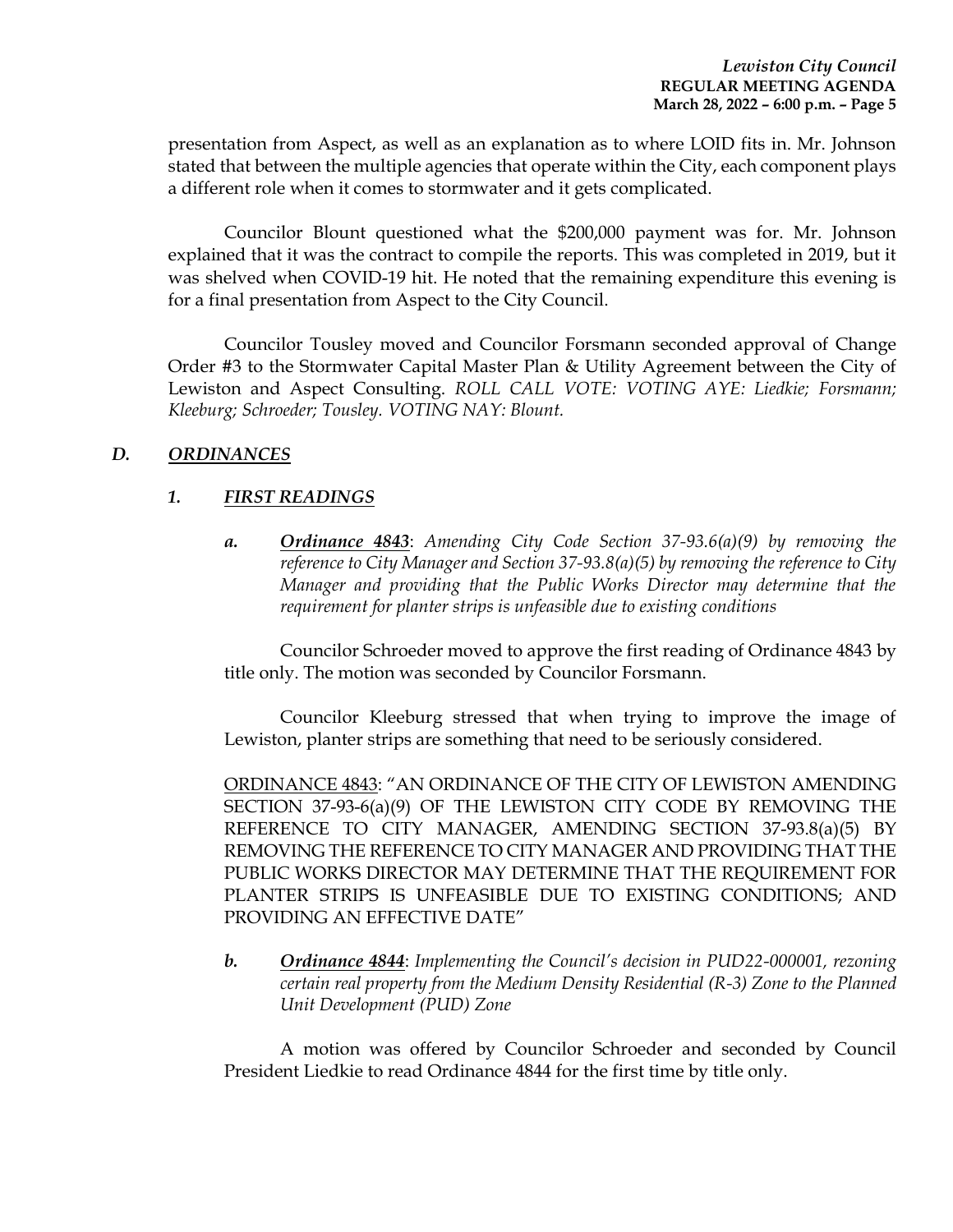Councilor Blount stated he is unsure as to what types of services Naadi Healthcare provides. City Attorney Gómez explained that when the Council is considering PUD's, they are considering the land use and not what is allowed within the PUD. Naadi Healthcare is proposing a medical facility which is an allowed use within the PUD. Blount: Unsure what Naadi healthcare actually does. Jana: When considering PUD's you are considering the land use and what is allowed. What is being proposed is a medical facility is a proposed use within the PUD. PUD's can do anything within the agreement that is an allowed use. When considering these agreements, need to look at what type of uses are allowed.

The motion carried 5 to 1 with Councilor Blount voting nay.

ORDINANCE 4844: "AN ORDINANCE OF THE CITY OF LEWISTON IMPLEMENTING THE CITY COUNCIL'S DECISION IN PUD22-000001, REZONING CERTAIN REAL PROPERTY FROM THE MEDIUM DENSITY RESIDENTIAL (R-3) ZONE TO THE PLANNED UNIT DEVELOPMENT (PUD) ZONE; AMENDING THE OFFICIAL ZONING MAP OF THE CITY OF LEWISTON; APPROVING THE NAADI HEALTHCARE PLANNED UNIT DEVELOPMENT AGREEMENT BETWEEN THE CITY OF LEWISTON AND NAADI HEALTHCARE LEWISTON LLC; AND PROVIDING AN EFFECTIVE DATE"

### *E. ITEMS MOVED FROM THE CONSENT AGENDA*

None.

#### **VII. UNFINISHED AND NEW BUSINESS**

#### *A. CITY COUNCILOR COMMENTS*

Councilor Tousley said he attended the March 16, 2022, Library Board of Directors meeting and asked Library Director Johnson to announce some great news. Ms. Johnson indicated that the final billing for the outdoor space and stage has been received and paid, wrapping up an over \$700,000 project which was fully funded by the Foundation.

Councilor Kleeburg announced that previous mayor and educator Marion Shinn passed away at the age of 101. He noted that he was a great man who did a lot for this community.

Councilor Blount thanked the Fire Department for putting out a house fire yesterday morning. He also announced that an Open House on fish and dams is scheduled for April 12, 2022, at 3:30 p.m. at the Community Center and he invited everyone to attend.